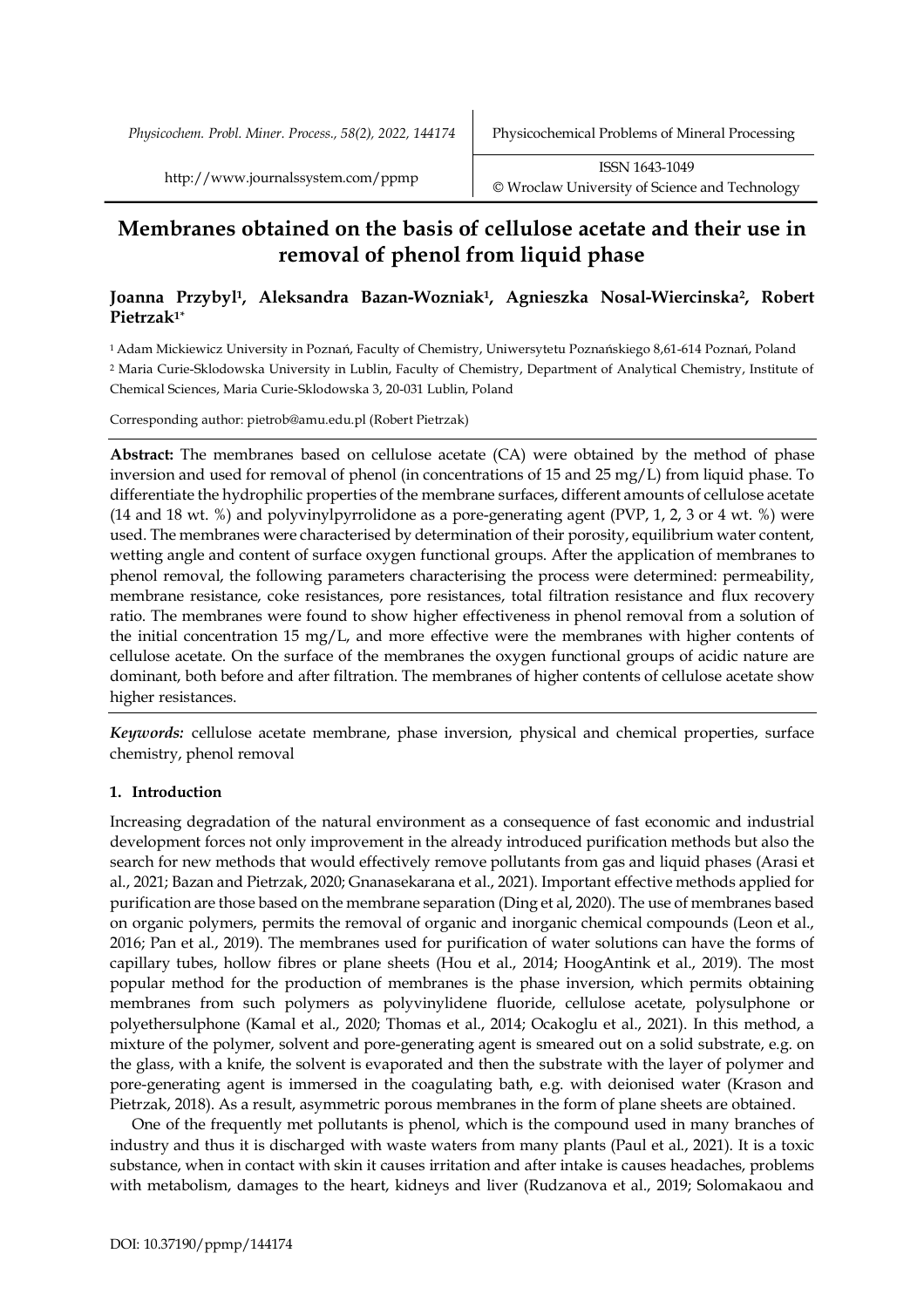Goula, 2021). Phenol is also damaging to water environment as it causes for example the oxidative stress in water organisms, so it is essential to prevent its penetration to surface and underground waters (Sari et al., 2020). The most popular methods for phenol removal are adsorption on e.g. zeolites, activated carbon or membranes as in this study (Bera et al., 2016; Hernandez-Barreto et al., 2020; Wu et al., 2021). The use of membranes is very attractive as it does not require complex technological processes (Fang et al., 2022).

The main aim of this study was to obtain membranes of different contents of pore-generating agent, based on cellulose acetate by the method of phase inversion and characterise their performance in the process of removal of phenol from liquid phase.

#### **2. Materials and methods**

# **2.1. Materials**

Cellulose acetate (CA) was purchased from Sigma Aldrich and used as a membrane material. *N,N*dimethyloformamide (DMF) was purchased from Avantor Performance Materials Poland S.A. and used as a solvent. Polyvinylpyrrolidone (PVP,  $10\,000\,$  g/mol) as a pore former was supplied by Sigma Aldrich.

#### **2.2. Preparation of CA membranes**

Casting solutions of CA 14 or 18 wt. % and 1, 2, 3 or 4 wt. % of PVP were prepared by mixing the ingredients in a flask. The casting solution obtained was left to rest for about 24 h to allow complete release of bubbles. After that, it was cast onto a glass plate using a stainless-steel knife to get a casting film of 300 µm thickness, exposed to the atmosphere for 40 s, and then immersed into a coagulation bath of deionized water. The as-prepared cast solution films were immersed and kept for 24 h in a deionised water bath conditioned at 25ºC to complete the exchange between the solvent and nonsolvent. Directly prior to use, each electrode was washed with a small amount of deionised water.

## **2.3. Membrane structure characterization**

The membrane porosity was determined by the mass loss of wet membrane after drying. The membrane sample was mopped with water on the surface and weighed under wet status. Then, the membrane sample was dried in a drier at 60 °C for 24 h. The membrane porosity  $\varepsilon$  (%) (Jasiewicz and Pietrzak, 2013) was evaluated from equation:

$$
\varepsilon = \frac{W_w - W_d}{\rho \cdot v} \cdot 100\% \tag{1}
$$

where  $W_w$  is the mass of a wet membrane sample (g),  $W_d$  is the mass of dry state membrane sample (g),  $\rho$  - pure water density (g/cm<sup>3</sup>) and v - is the volume of a membrane in wet state (cm<sup>3</sup>).

The equilibrium water content (EWC) (Jasiewicz and Pietrzak, 2013) was determined by following formula:

$$
EWC = \frac{W_w - W_d}{W_w} \cdot 100\% \tag{2}
$$

The contact angle between water and membrane was directly measured using a contact angle measuring instrument G10, KRUSS, Germany. For evaluation of the membrane hydrophilicity deionized water was used as a probe liquid in all measurements. To minimize the experimental error, the contact angle was measured at five random locations for each sample and then the average was reported.

The surface properties were characterised using potentiometric titration experiments using 809 Titrando equipment manufactured by Metrohm. The instrument was set at the mode when the equilibrium pH was collected. Materials studied in the amount of about 0.05 g in 50 cm3 0.01 mol/L NaNO<sub>3</sub> were placed in a container thermostated at 25°C and equilibrated overnight with the electrolyte solution. To eliminate the influence of atmospheric  $CO<sub>2</sub>$ , the suspension was continuously saturated with N<sub>2</sub>. The carbon suspension was stirred throughout the measurements. Volumetric standards NaOH (0.1 mol/L) or HCl (0.1 mol/L) were used as titrants (Hofman and Pietrzak, 2011; Szczepanik et al., 2019).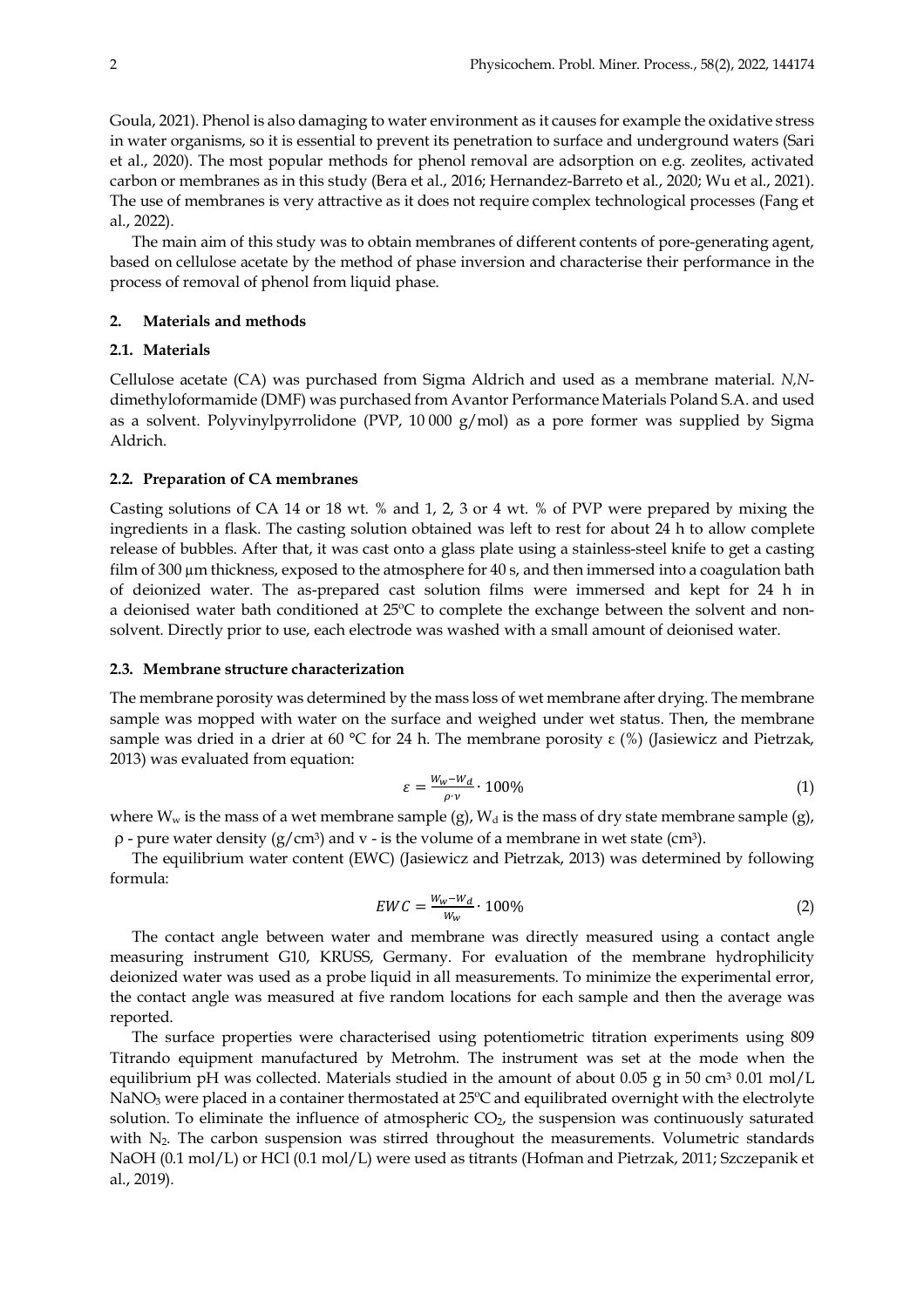#### **2.4. Membrane performance characterization**

Water permeability of the membranes prepared was measured in a stainless steel cell, holding the effective membrane area of 19.6 cm2. The membranes were initially subjected to deionised water of 3 bar for about 1.5 h before testing. Then, the pure water flux was measured at 3 bar, 23 ±1ºC and 0.22 m/s cross-flow velocity. The pure water flux (Krason and Pietrzak, 2018) was calculated from the following equation:

$$
J_w = \frac{V}{A \cdot \Delta t} \tag{3}
$$

where  $J_w$  (L/(m<sup>2</sup>h)) is the pure water flux, V (L) is the volume of permeated water, A (m<sup>2</sup>) is the effective membrane area and  $\Delta t$  (h) is the permeation time.

The experiments were conducted using compressed nitrogen gas and phenol solutions of different initial concentrations (15 or 25 mg/L) and all measurements were made at 3 bar, in triplicate. The final concentration of phenol in the solution was analysed using a double beam UV–Vis spectrophotometer (Varian Cary 100 Bio) at 506 nm. The rejection of this compound (%R) (Zhao et al., 2013) were calculated from equation:

$$
\%R = \left(1 - \frac{c_p}{c_f}\right) \cdot 100\tag{4}
$$

where  $C_p$  and  $C_f$  (mg/L) were phenol concentrations in the permeate and the feed solutions, respectively.

Membrane resistance was evaluated according to Darcy's law (Di Bella and Di Trapani, 2019) by the resistance in the series of models as follows:

$$
J = \frac{\Delta P}{\mu R_t} \tag{5}
$$

where J ( $L/(m^2h)$ ) is the permeate flux,  $\Delta P$  is the transmembrane pressure (TMP) (Pa),  $\mu$  is the dynamic viscosity of permeate (Pa∙s), and Rt is the total filtration resistance (m/s). The resistance in the series of models combines various resistances causing flux decline as follows:

$$
R_t = R_m + R_p + R_c \tag{6}
$$

where,  $R_t$  is the total filtration resistance composed of various resistances including that of the membrane itself  $R_m$ , pore blocking  $R_p$ , cake resistance  $R_c$ . The intrinsic membrane resistance  $(R_m)$  can be estimated from the initial pure water flux. Fouling resistance  $(R_p)$  is caused by pore plugging and irreversible adsorption of foulants on membrane pore wall or surface. Cake resistance  $(R<sub>c</sub>)$  induced by cake layer formed on the membrane surface was calculated from the water flux after pure water washing (Li et al., 2008; Basile and Gallucci, 2011)

The detail membrane fouling behaviour was studied as follows. Firstly, pure water flux of the membrane J<sub>w1</sub> (L/(m<sup>2</sup>h)) was tested at 3 bar. Then, aqueous solution of phenol (15-25 mg/L) was fed into the ultrafiltration system. After filtration for 30 min, the membrane was flushed with pure water for 10 min and then pure water flux of the membrane  $J_{w2}$  (L/(m<sup>2</sup> h)) was measured. The flux recovery ratio (FRR) (Zhao et al., 2013) was calculated using the following formula:

$$
FRR(\%) = \frac{J_{w2}}{J_{w1}} \cdot 100\%
$$
 (7)

#### **3. Results and discussion**

#### **3.1. Membrane characterization**

Table 1 presents the structural parameters and contact angles for the two series of membranes produced, CA14 and CA18.

Analysis of the results obtained for the membrane series CA14 shows that with increasing content of the pore-generating agent the total pore content at first decreases, when comparing the membranes with 1 and 2 % wt of PVP) and then increases. The values of equilibrium water content (EWC) show a similar tendency of changes, but they are very similar and change only from 82 to 83 %. The highest value of the contact angle was observed for the membrane of the lowest content of the pore-generating agent (CA14 PVP1), but the other membranes of 2, 3 and 4 % wt. of PVP showed stronger hydrophilic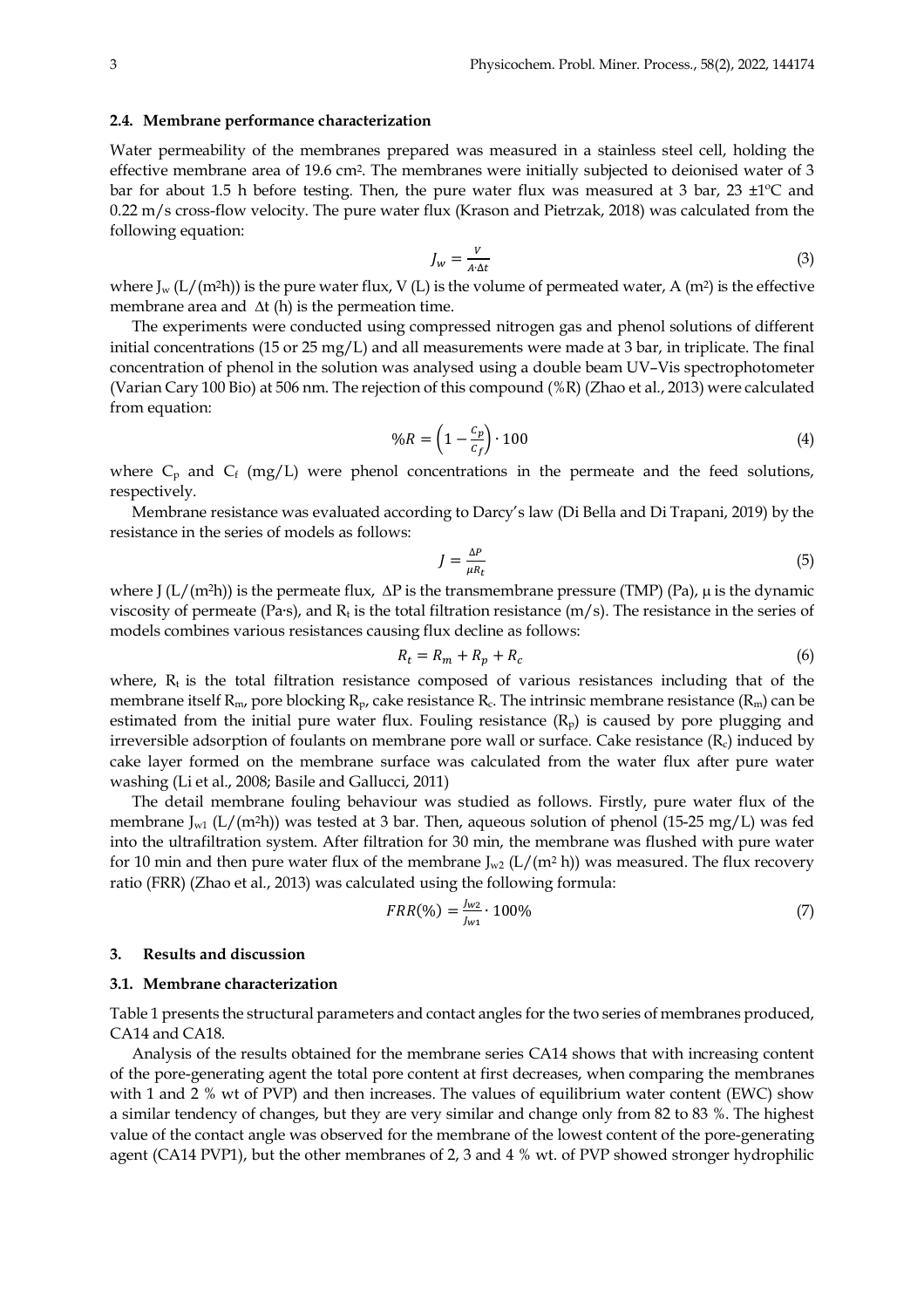properties, increasing with growing content of PVP. The decrease in the contact angle with increasing content of PVP can be related to the greater content of the polymer of hydrophilic surface.

| Membrane                             | $\epsilon$ (%) | EWC $(\%)$ | Contact angle   |
|--------------------------------------|----------------|------------|-----------------|
| CA <sub>14</sub> PVP <sub>1</sub>    | 46.08          | 83.09      | $65.4\pm3.00$   |
| <b>CA14 PVP2</b>                     | 43.23          | 82.50      | $52.6 \pm 7.68$ |
| CA <sub>14</sub> PVP <sub>3</sub>    | 52.93          | 83.40      | $53.5 \pm 8.34$ |
| $C$ A <sub>14</sub> PVP <sub>4</sub> | 52.93          | 83.70      | $54.4\pm2.98$   |
| CA <sub>18</sub> PVP <sub>1</sub>    | 44.13          | 75.57      | $61.9\pm2.41$   |
| <b>CA18 PVP2</b>                     | 50.31          | 76.74      | $62.8 \pm 1.47$ |
| CA18 PVP3                            | 43.55          | 76.93      | $58.0\pm3.43$   |

Table 1. Porosity (ε), equilibrium water content (EWC) and contact angle of the membranes studied

The porosity of CA18 series membranes did not depend on the content of PVP. The total pore content of the membranes containing 1, 3 and 4 % wt. of PVP changed from 43.55 to 44.54%. For sample CA18 PVP2 the total pore content is much greater and reaches 50.31 %. The EWC values are similar for all membranes and vary from 75 to 77 %. As follows from the contact angle measurements, it was higher for the membranes containing 1 and 2 % wt. PVP than for CA18 PVP3 and CA18 PVP4, so the former samples showed smaller hydrophilicity. The highest hydrophilicity was observed for the membrane with 3 % wt. PVP, while the lowest for that with 2 % wt. PVP.

# **3.2. Membrane performance**

Tables 2 and 3 present the content of acidic and basic oxygen functional groups on the surfaces of the membranes, before and after the process of filtration of phenol solutions. The content of acidic oxygen functional groups on the surface of CA14 series samples increased only for sample CA14 PVP2, while on the surface of the other membranes form this series it decreased. For sample CA14 PVP2, the content of oxygen functional groups of basic character also increased, although this increase was much larger than that of acidic character. On the surfaces of the other membranes the contents of both acidic and basic oxygen functional groups decreased.

According to Table 2, the greatest decrease in their contents took place for sample CA14 PVP1. After the process of filtration, on the surface of sample CA14 PVP2 the content of oxygen functional groups increased, while on the surface of the other membranes from this series the content of oxygen functional groups decreased.

As follows from the data presented in Table 3, after the process of phenol solution filtration, on the surfaces of all membranes from series CA18 the content of oxygen functional groups of acidic character increased. Similarly, as for CA14 series membranes, the greatest increase in the content of oxygen functional groups of acidic character took place on sample CA14 PVP2, while on the surfaces of the other membranes this increase was not so significant. As far as the oxygen groups of basic character are concerned, after filtration the content of such groups on membranes CA18 PVP1 and CA18 PVP2 slightly increased, while on the surfaces of membranes CA18 PVP3 and CA18 PVP4 the content of such groups decreased, and this decrease was the greatest for the sample with the highest content of PVP. Analysis of the total number of surface oxygen functional groups showed that from among CA18 series

| Sample                               |               | Acidic groups |               | <b>Basic groups</b> | Total content of oxygen<br>groups |       |
|--------------------------------------|---------------|---------------|---------------|---------------------|-----------------------------------|-------|
|                                      | <b>Before</b> | After         | <b>Before</b> | After               | <b>Before</b>                     | After |
| <b>CA14 PVP1</b>                     | 4.58          | 3.78          | 2.61          | 1.81                | 7.19                              | 5.59  |
| $C$ A <sub>14</sub> PVP <sub>2</sub> | 4.51          | 4.71          | 1.72          | 3.67                | 6.23                              | 8.38  |
| <b>CA14 PVP3</b>                     | 4.60          | 3.88          | 1.70          | 1.68                | 6.30                              | 5.56  |
| <b>CA14 PVP4</b>                     | 4.42          | 4.30          | 1.65          | 1.61                | 6.07                              | 5.91  |

Table 2. Acidic and basic properties of CA14 series membranes before and after filtration of 25 mg/L phenol solution [mmol/g]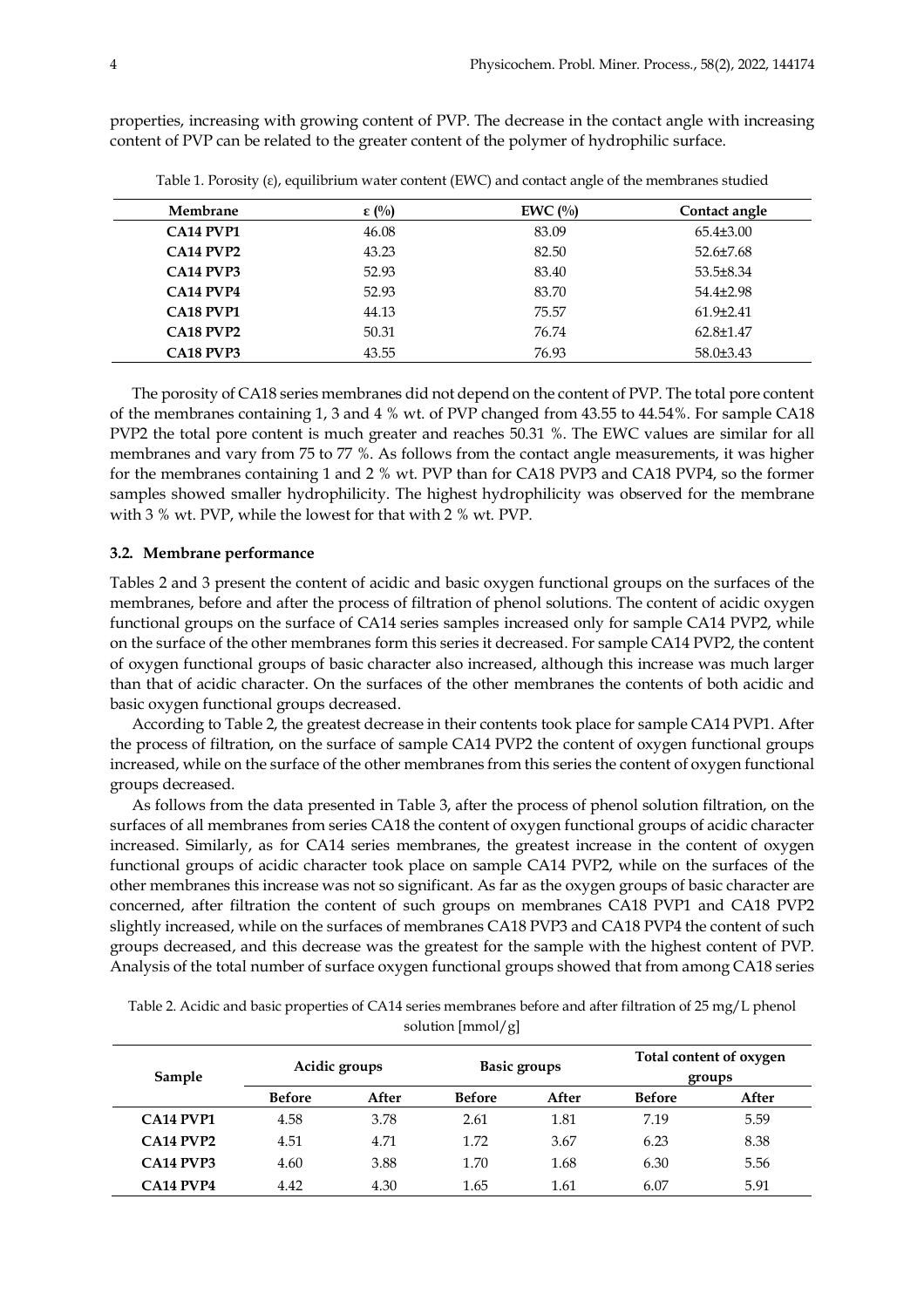| Sample           | Acidic groups |       | <b>Basic groups</b> |       | Total content of oxygen<br>groups |       |
|------------------|---------------|-------|---------------------|-------|-----------------------------------|-------|
|                  | <b>Before</b> | After | <b>Before</b>       | After | <b>Before</b>                     | After |
| <b>CA18 PVP1</b> | 4.37          | 4.58  | 1.52                | 1.68  | 5.89                              | 6.26  |
| <b>CA18 PVP2</b> | 3.69          | 4.57  | 1.66                | 1.78  | 5.35                              | 6.35  |
| <b>CA18 PVP3</b> | 4.00          | 4.14  | 1.63                | 1.54  | 5.63                              | 5.68  |
| <b>CA18 PVP4</b> | 4.11          | 4.67  | 2.76                | 1.61  | 6.87                              | 6.28  |

Table 3. Acidic and basic properties of CA18 series membranes before and after filtration of 25 mg/L phenol solution [mmol/g]

membranes, only for sample CA18 PVP4 this total number decreased. For the other membranes of this series an increase in the total number of oxygen functional groups was observed.

Fig. 1 presents the permeability determined before and after filtration of phenol solutions for CA14 series membranes. The permeability increased with increasing content of PVP from 1 to 3 % wt. from 55.36 L/m2h to 172.44 L/m2h. For membrane of the highest content of PVP, CA14 PVP4, the permeability decreased to 154.65 L/m2h. Irrespective of the content of PVP in the membranes, their permeabilities before filtrations were higher than after this process, which was a result of pore blocking. Usually, the permeabilities after filtrations were higher for the membranes used for the filtration of phenol solutions of the higher concentration of 25 mg/L, only for membrane CA14 PVP4 the permeability was higher after the filtration of phenol solution of the concentration 15 mg/L.



Fig. 1. Water flux of CA14 series membranes before and after phenol removal

Fig. 2 presents the permeability determined before and after the filtrations of phenol solutions for CA18 series membranes. For all membranes from this series, the permeabilities increase with increasing content of pore-generating agent. Before the filtrations the permeability of for membrane CA18 PVP1 was 7.15 L/m<sup>2</sup>h, while for the membrane of the highest content of PVP this value increased to 36.37  $L/m<sup>2</sup>h$ . Similarly, as for membranes from CA14 series, the permeabilities before filtrations were higher than after this process. Analysis of the results obtained after the process of phenol solution filtrations shows that the permeabilities of membranes CA18 PVP1 and CA18 PVP4 are higher when the solution of the lower phenol concentration was used. For membranes CA18 PVP2 and CA18 PVP3, the flow rates are higher after the filtration of phenol solution of concentration 25 mg/L.

Fig. 3 presents the abilities of CA14 series membranes to remove phenol from water solutions. As follows from these data, the membranes from this series are more effective in removal of phenol from solutions of the concentration of 15 mg/L than from those of 25 mg/L. Irrespective of the phenol solution concentration, the volume of phenol removed from the liquid phase decreased with increasing content of PVP in the membranes. The exception was the fact that membrane CA14 PVP4 was more effective than CA14 PVP3 upon filtration of the solution of 25 mg/L.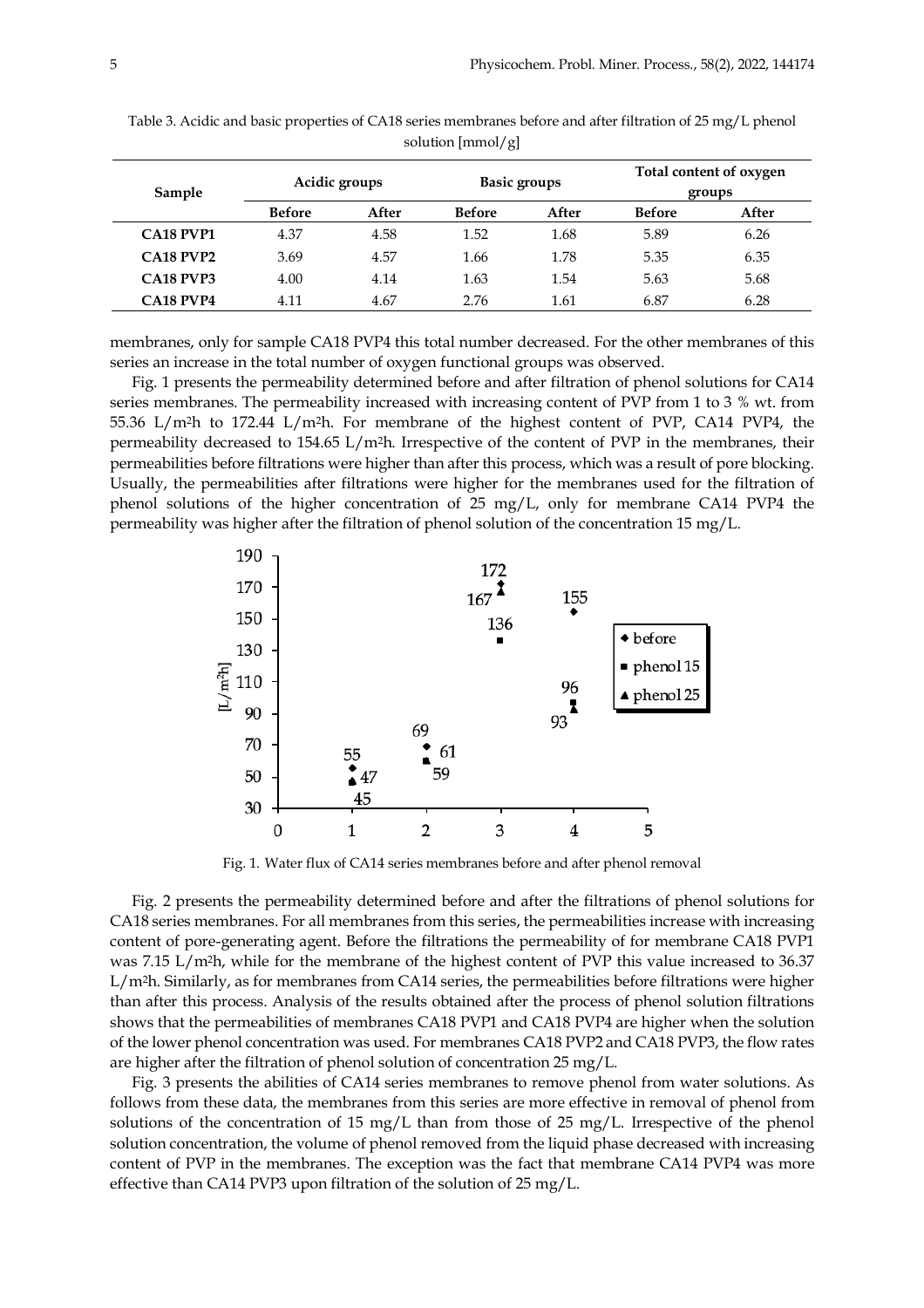

Fig. 2. Water flux of CA18 series membranes before and after phenol removal



Fig. 3. Phenol rejection of CA14 series membranes after filtration of a phenol solution

The amount of phenol removed by membranes from series CA18 versus the content of PVP is illustrated in Fig. 4. The best performance was noted for membrane CA18 PVP2, which permitted the removal of 89.19 and 88.63 % of phenol from the solutions of concentrations 15 and 25 mg/L. Very effective in removal of phenol from the solution of concentration  $15 \text{ mg/L}$  was the membrane with the lowest content of PVP, but when the solution of phenol concentration 25 mg/L was used its effectiveness decreased. For membranes CA18 PVP3 and CA18 PVP4, the results were much poorer, they removed 41 and 46 % of phenol from the solution of concentration 15 mg/L and 21 and 28 % of phenol from the solution of 25 mg/L. Similarly, as for CA14 series membranes, the effectiveness of phenol removal depends on the initial concentration of the phenol solutions used for filtration.

Another parameter determined was the flux recovery ratio (FRR) after the filtrations of phenol solutions (Fig. 5). The FRR values for membranes CA14 PVP1 and CA18 PVP1 of the lowest content of PVP were 82 % and 73 %, respectively. For the membranes from series CA14 the FRR values increase with increasing content of PVP but only till membrane CA14 PVP3 for which the highest FRR of 96 % was observed. For membrane CA14 PVP4, the FRR value is much smaller and reached only 77 %. For the samples from series CA18 the values of FRR decreased from CA18 PVP2 with increasing content of PVP to reach 82 % for membrane CA18 PVP4.

The resistances determined for membranes from series CA14 after filtration of phenol solutions are displayed in Table 4.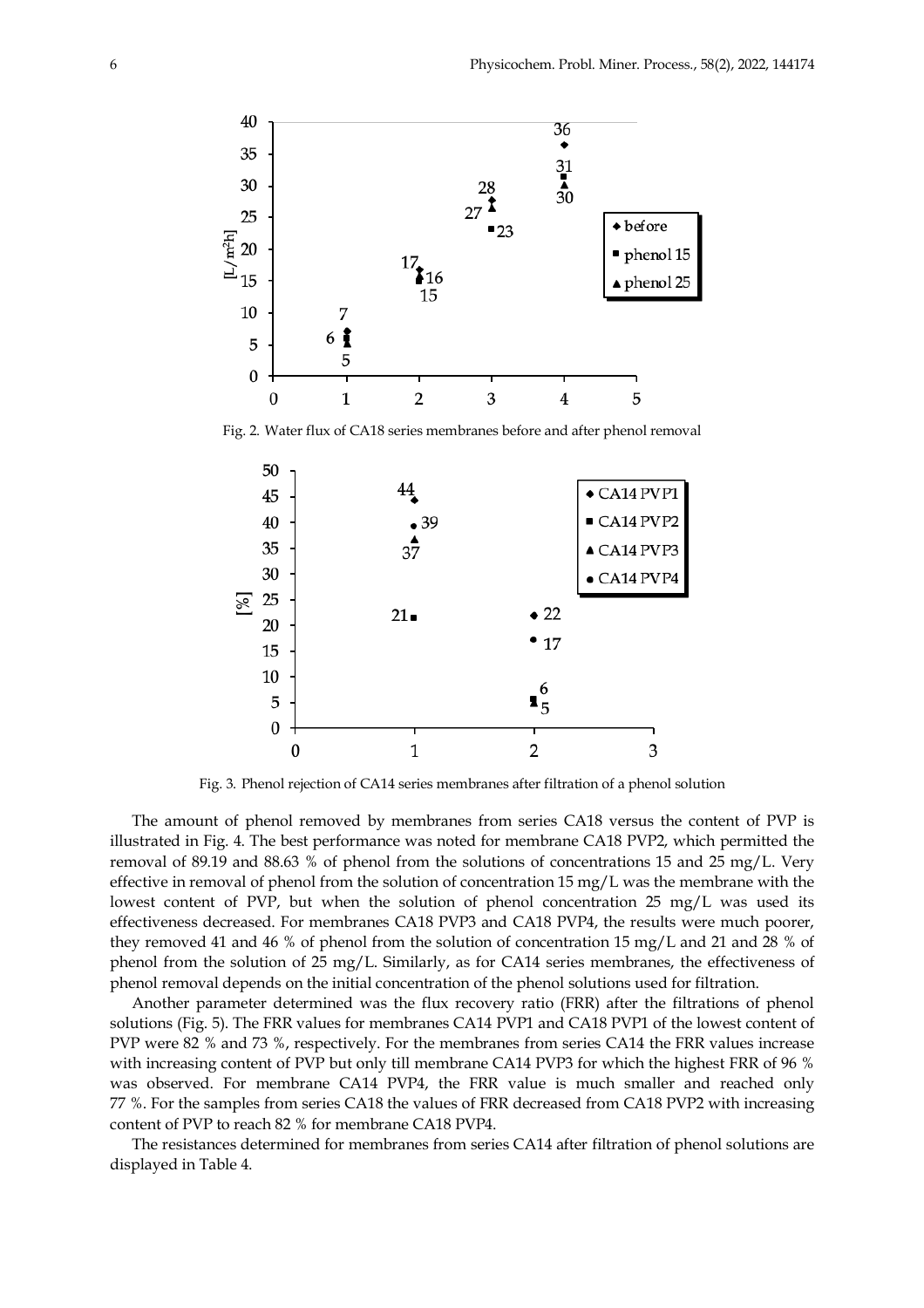The highest value of total resistance  $R_t = 7.95 \times 10^{13}$  L/m<sup>2</sup>h was found for CA14 PVP1, so for the sample with the lowest content of PVP. The values for the other membranes were much lower and equalled to 5.05, 2.00 and 2.49 x1013 L/m2h for the membranes of increasing content of PVP. For the values of the other particular resistances the tendencies are similar as for the total resistance. Table 5 presents the resistances determined after the filtration of phenol solutions for CA18 series membranes. The highest total resistance  $R_t$  of 54.20x10<sup>13</sup> L/m<sup>2</sup>h was determined for membrane CA18 PVP1 and this value was much higher than those obtained for the other membranes. For the other ones the total resistance decreased with increasing content of PVP and took the values of 22.50, 11.52 and 10.04x1013 L/m2h. The values of particular components of the total resistance also showed clear dependence on the content of PVP.

| Membrane                   | CA14 PVP1 | $C$ A14 PVP2 | CA <sub>14</sub> PVP <sub>3</sub> | <b>CA14 PVP4</b> |
|----------------------------|-----------|--------------|-----------------------------------|------------------|
| $R_m$ (x10 <sup>13</sup> ) | 2.33      | 1.55         | 0.67                              | 0.67             |
| $R_p(x10^{13})$            | 2.81      | 1.77         | 0.69                              | 0.86             |
| $R_c(x10^{13})$            | 2.81      | 1.73         | 0.64                              | 0.96             |
| $R_t(x10^{13})$            | 7.95      | 5.05         | 2.00                              | 2.49             |

Table 4. Filtration resistance of different membranes for phenol solution (25 mg/L)



Fig. 4. Phenol rejection of CA18 series membranes after filtration of a phenol solution



Fig. 5. Flux recovery ratio of CA14 and CA18 series membranes after filtration with 25 mg/L phenol solution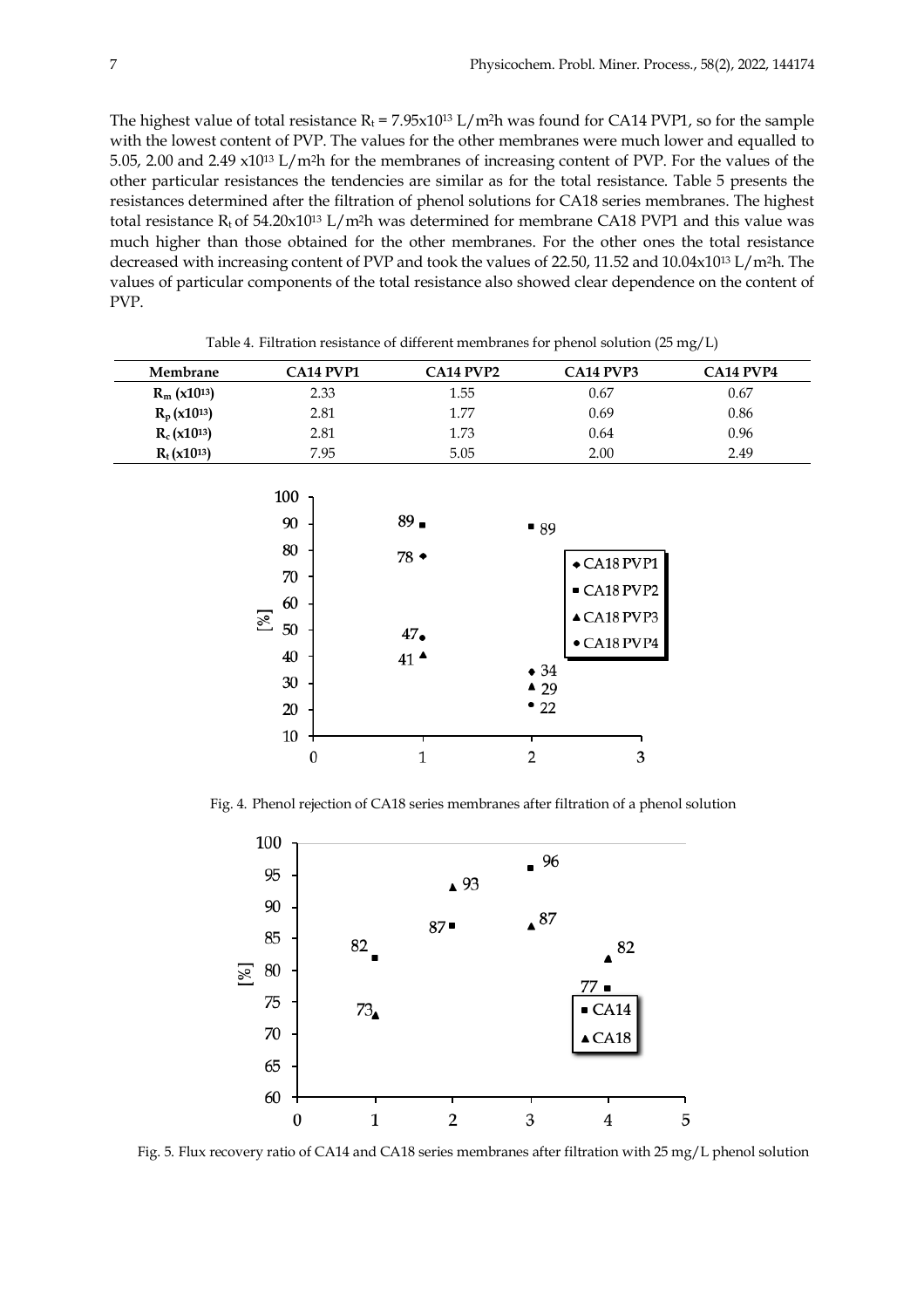| Membrane                   | <b>CA18 PVP1</b> | <b>CA18 PVP2</b> | <b>CA18 PVP3</b> | <b>CA18 PVP4</b> |
|----------------------------|------------------|------------------|------------------|------------------|
| $R_m$ (x10 <sup>13</sup> ) | 15.30            | 7.51             | 3.64             | 3.01             |
| $R_p(x10^{13})$            | 20.90            | 8.06             | 4.15             | 3.65             |
| $R_c(x10^{13})$            | 18.00            | 6.93             | 3.73             | 3.38             |
| $R_t(x10^{13})$            | 54.20            | 22.50            | 11.52            | 10.04            |

Table 5. Filtration resistance of different membranes for phenol solution (25 mg/L)

### **4. Conclusions**

Depending on the content of PVP, the membranes obtained have surfaces of different hydrophilicity, however, the addition of PVP does not lead to significant changes in their porosity, equilibrium water content and wetting angle values. Both before and after the filtrations, the oxygen functional groups of acidic character dominate on the membrane surfaces and for most of the CA14 series membranes the number of such groups decreases after the filtration, while for the CA18 series membranes the number of such groups increases after the filtration. The permeability of almost all membranes increases with increasing content of PVP (the exception is sample CA14 PVP1). Moreover, the values of permeability decrease after the filtration as a result of pore blocking. Irrespective of the content of cellulose acetate, all membranes remove phenol more effectively from the solution of the lower concentration. The membranes of CA18 series show better sorption properties. The total resistance of filtration decreases with increasing content of PVP for all membranes except sample CA14 PVP4, and higher values of total resistance show the membranes of CA18 series.

#### **References**

- ARASI, M.A., SALEM, A., SALEM, S., 2021. *Production of mesoporous and thermally stable silica powder from low grade kaolin based on eco-friendly template free route via acidification of appropriate zeolite compound for removal of cationic dye from wastewater*. Sustain. Chem. Pharm. 19, 100366.
- BASILE, A., GALLUCCI, F., 2011. *Membranes for Membrane Reactors. Preparation, Optimization and Selection*. John Wiley & sons.
- BAZAN-WOZNIAK, A., PIETRZAK, R., 2020. *Adsorption of organic and inorganic pollutants on activated bio-carbons prepared by chemical activation of residues of supercritical extraction of raw plants*. Chem. Eng. J. 393, 124785.
- BERA, A., BHALANI, D.V., JEWERAKA, S.K., GHOSH, P.K., 2016. *The effect of phenol functionality on the characteristic features and performance of fully aromatic polyester thin film composite nanofiltration membranes*. RSC Adv., 2016,6, 99867-99877.
- DI BELLA, G., DI TRAPANI, D., 2019. *A Brief Review on the Resistance-in-Series Model in Membrane Bioreactors (MBRs)*. Memranes 9(2), 24.
- DING, Y., WU, J., WANG, J., WANG, J., YE, J., LIU, F., 2020. *Superhydrophilic carbonaceous-silver nanofibrous membrane for complex oil/water separation and removal of heavy metal ions, organic dyes and bacteria.* J. Membrane Sci. 614, 118491.
- FANG, J., CHEN, Y., FANG, CH., ZHU, L., 2022. *Regenerable adsorptive membranes prepared by mussel-inspired codeposition for aqueous dye removal*. Sep. Purif. Technol. 281, 119876.
- GNANASEKARANA, G., ARTHANAREESWARAN, G., MOKA, S., 2021. *A high-flux metal-organic framework membrane (PSF/MIL-100 (Fe)) for the removal of microplastics adsorbing dye contaminants from textile wastewater*. Sep. Purif. Technol. 2021, 119655.
- HERNANDEZ-BARRETO, D., GIRALDO, L., MORENO-PIRAJANA, J.C., 2020. *Dataset on adsorption of phenol onto activated carbons: equilibrium, kinetics and mechanism of adsorption*. Data in Brief 32, 106312.
- HOFMAN, M., PIETRZAK, R., 2011. *Adsorbents obtained from waste tires for NO2 removal under dry conditions at room temperature*. Chem. Eng. J. 170, 202-208.
- HOOGANTING, M.M., SEWCZYK, A.T., KROLL, S., ARKI, P., BEUTEL, S., REZWAN, K., MAASA, M., 2019. *Proteolytic ceramic capillary membranes for the production of peptides under flow*. Biochem. Eng. J. 145, 89-99.
- HOU, D., FAN, H., JIANG, Q., WANG, J., ZHANG, X. 2014. *Preparation and characterization of PVDF flat-sheet membranes for direct contact membrane distillation*. Sep. Purif. Technol. 135, 211-222.
- JASIEWICZ, K., PIETRZAK., 2013. *The influence of pore generating agent on the efficiency of copper and iron ions removal from liquid phase by polyethersulfone membranes*. Chem. Eng. J. 228, 449-454.